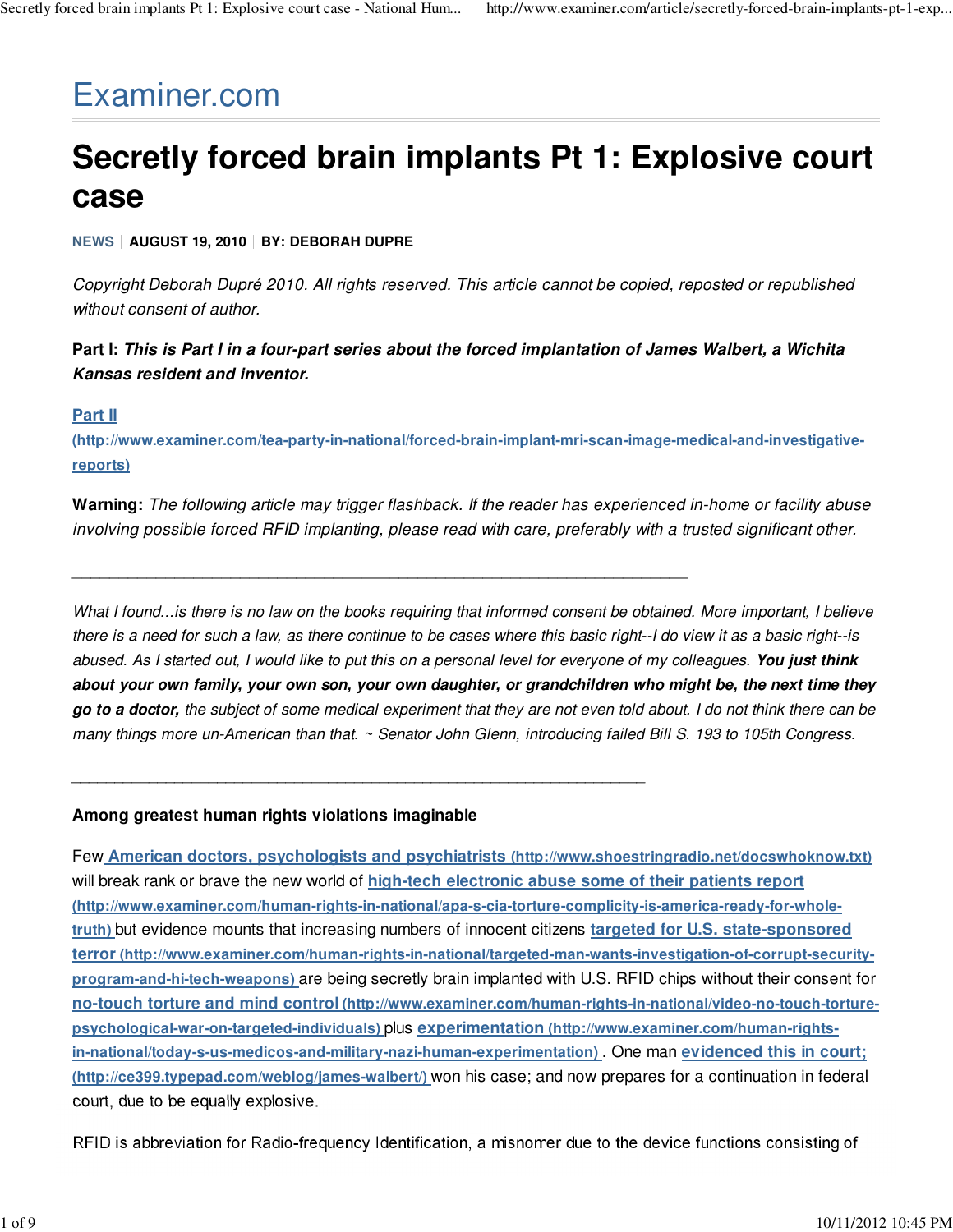far more than ID. It is used for remote technological harassment, torture and even assassination. (See: **http://www.us-government-torture.com (http://www.us-government-torture.com)** and **The Larson Report (http://www.us-government-torture.com/LarsonReport.html)** )

James Walbert, resident of Wichita, Kansas, proved his experience as a **Targeted Individual (http://www.examiner.com/human-rights-in-national/c-i-a-blackwater-hit-squads-violence-against-innocentindividuals)** under surveillance includes forcefully implanted RFID chips, including in his brain, and subsequent remote electronic abuse. Walbert told Sedgwick County, Kansas court panel that Jeremiah Redford threatened him with "jolts of radiation."

On November 25, 2008, the court ordered the associated targeted stalking of Walbert to halt. Walbert then began suffering **electric shock sensations (http://www.examiner.com/human-rights-in-national/monarchno-touch-torture-of-us-targets-press-conference-slated)** and hearing electronically generated tones, including popping and ringing sounds.

On December 30th, Court decided in Walbert's favor, issuing a **first-of-its-kind order of protection (http://groups.google.com/group/ffchs-daily-harassment-log/web/court-recognizes-electronic-harassmentin-stalking-protection-order-for-james-walbert?pli=1)** , banning Redford from using "electronic means" to injure Walbert. That Order has been violated - including by police Walbert told the Examiner.

"Nothing to date has changed at all - not to say that they are not investigating. There just has been no change at all in this harassment despite this order of protection."

### **RFIF implants**

A common misconception is that RFID implants are solely to track individuals 24/7. "Not so," say scientists and investigators, including Paul Baird of **Surveillance Issues. (www.surveillanceissues.com) (http://www.surveillanceissues.com)**

Surveillance Issues provides information about advanced satellite surveillance and "harassment" technologies that covert government agencies and organized crime syndicates are using on innocent people to neutralize them, suppression through mental torment and physical injury. These technologies are effectively used against RFID implanted persons.

Most RFID devices contain at least two parts: 1) An **integrated circuit (http://en.wikipedia.org /wiki/Integrated\_circuit)** for storing and processing information, **modulating (http://en.wikipedia.org /wiki/Modulation)** and **demodulating (http://en.wikipedia.org/wiki/Demodulation)** a **radio-frequency (http://en.wikipedia.org/wiki/Radio-frequency)** (RF) signal; and 2) An **antenna (http://en.wikipedia.org /wiki/Antenna\_%28radio%29)** for **receiving** and transmitting signals.

With the second RFID part, the antenna, implanted subject can receive sounds, even verbal orders, and thus be subjected to control against his or her best interest, **a method of mind control (http://www.surveillanceissues.com/relatedwebsites.htm)** . With the antenna, the subject can also receive electronic pain and injury meeting torture criterion. The antenna has capacity to covertly assassinate the target by directing electric energy from hand-held devices or satellite to a vulnerable body or organ part. Thus, cause of death is attributed to the subject's vulnerability as recorded in medical records and then viewed by most people as death by "natural cause." (For information on NSA neural remote monitoring, see NSA Signals Intelligence Use of EMF Brain Stimulation, **www.surveillanceissues.com/relatedwebsites.htm)**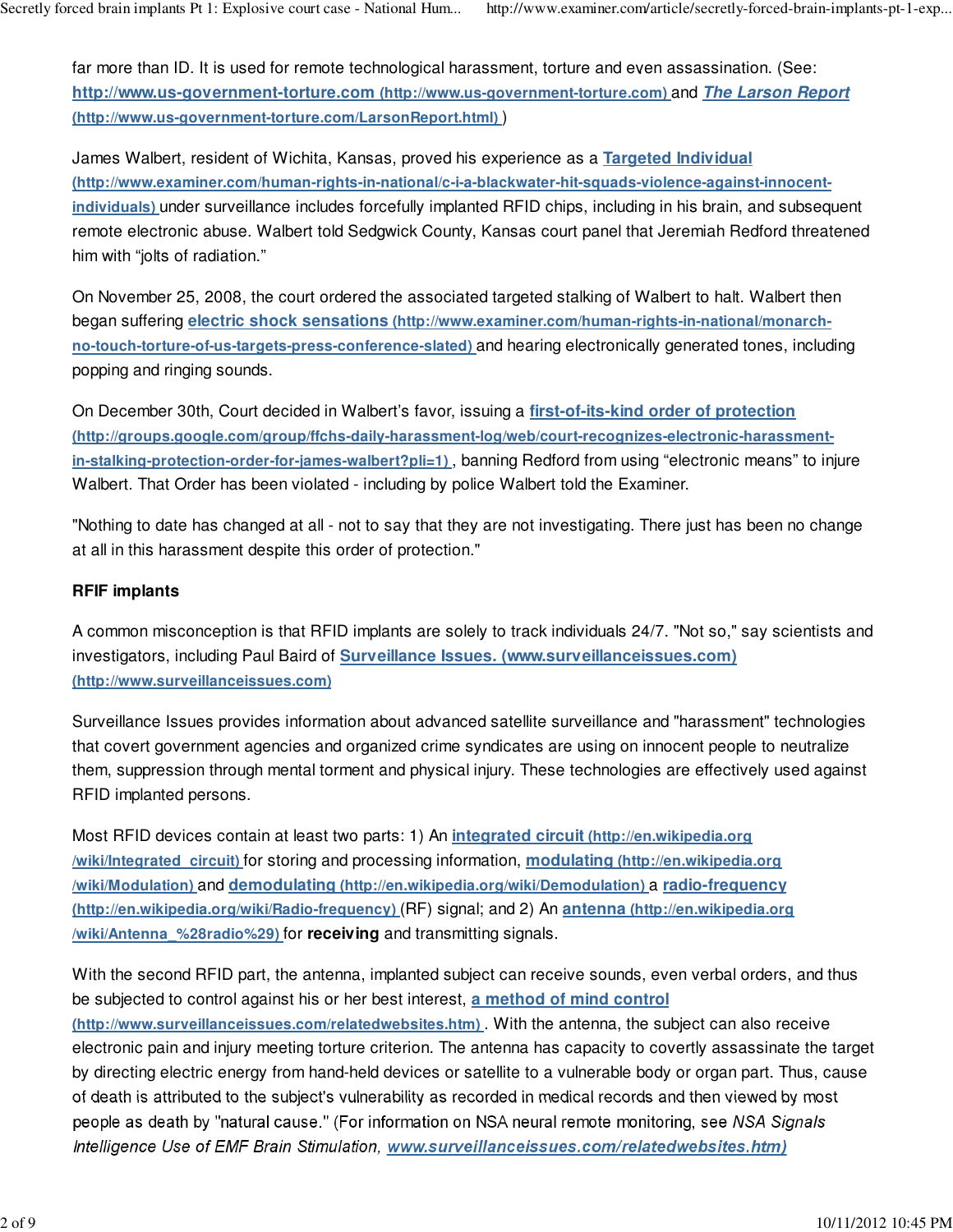## **(http://www.surveillanceissues.com/relatedwebsites.htm)**

"Mankind has inalienable human rights that are absolute and can not be debased, nor perverted. Human life can not be degraded to a 16 digit RFID chip number embedded under your skin under any circumstance. By uniting on this common ground, we can send a strong message to the IBM funded Verichip that We The People Will Not Be Chipped," is the mission statement of the group, **We the People Will Not be Chipped." (http://www.wethepeoplewillnotbechipped.com/main/news.php)**

But what happens when unwitting, innocent persons are covertly chipped, after drugged or otherwise induced to unconsciousness in their homes after unforced break-ins? Not possible? This is being reported throughout communities in the U.S. and other nations - with growing hard evidence to prove it.

The largest deployment of active RFID is the U.S. Department of Defense. (**Wikipedia (http://en.wikipedia.org /wiki/Radio-frequency\_identification)** )

### **Chipped for failure to comply with bullies**

"In 2004, I became an inventor and was then threatened shortly afterwards by the party outlined in the protection order," explained Walbert. "He had stated that I would give him this invention or he would further discredit me and just take it from me."

Walbert says that's when it all started.

"The FBI believes it to be close friends of mine who are executing this crime," says Walbert. "Very soon after the threat for not giving away my invention, I started experiencing very odd things around me, mostly the way people were acting towards me.

Most Targeted Individuals report that friends and even family members begin treating the target differently, as though mentally ill or dangerous. Some of these family members have reported to the Examiner that they were secretly contacted by law enforcement, threatened to keep the contact secret, and told lies about their loved one. The average person perceives and treats the target with less respect or understanding of the statesponsored crime against them - all due to "official" lies to discredit and isolate the target, making it easier to further persecute him or her since no support or protection exists.

This sworn secrecy part of the program has been reported so many times to the Examiner, it raises serious ethical questions such as: **How many people in the fields of medicine and mental health including psychology are directly involved in this system of abuse and just following orders?** (See **APA CIA torture complicity charge: Is America ready for the whole truth? (http://www.examiner.com/human-rightsin-national/apa-s-cia-torture-complicity-is-america-ready-for-whole-truth?render=print)** , Examiner, August 14, 2010)

After a consultation with Walbert, Clinical Psychologist Cathy Meadows, M.A. wrote:

**"The techniques used against these targeted individuals are purposely designed to make the victim appear to have a mentally disorder in order to invalidate any claims of wrongdoing by the perpetrators.** [The same tactic is presently being used in the Gulf Coast crime against humanity, with focus on mental injury, not physical injuries.] **It is a highly organized and multi-faceted attack that is used by many political and religious extremists, by corporations and businesses, and even by organized crime."** (Also see: Dupre, **Human Targets: KENS 5 reports on Texas TIs in house of horrors (http://www.examiner.com/x-10438-**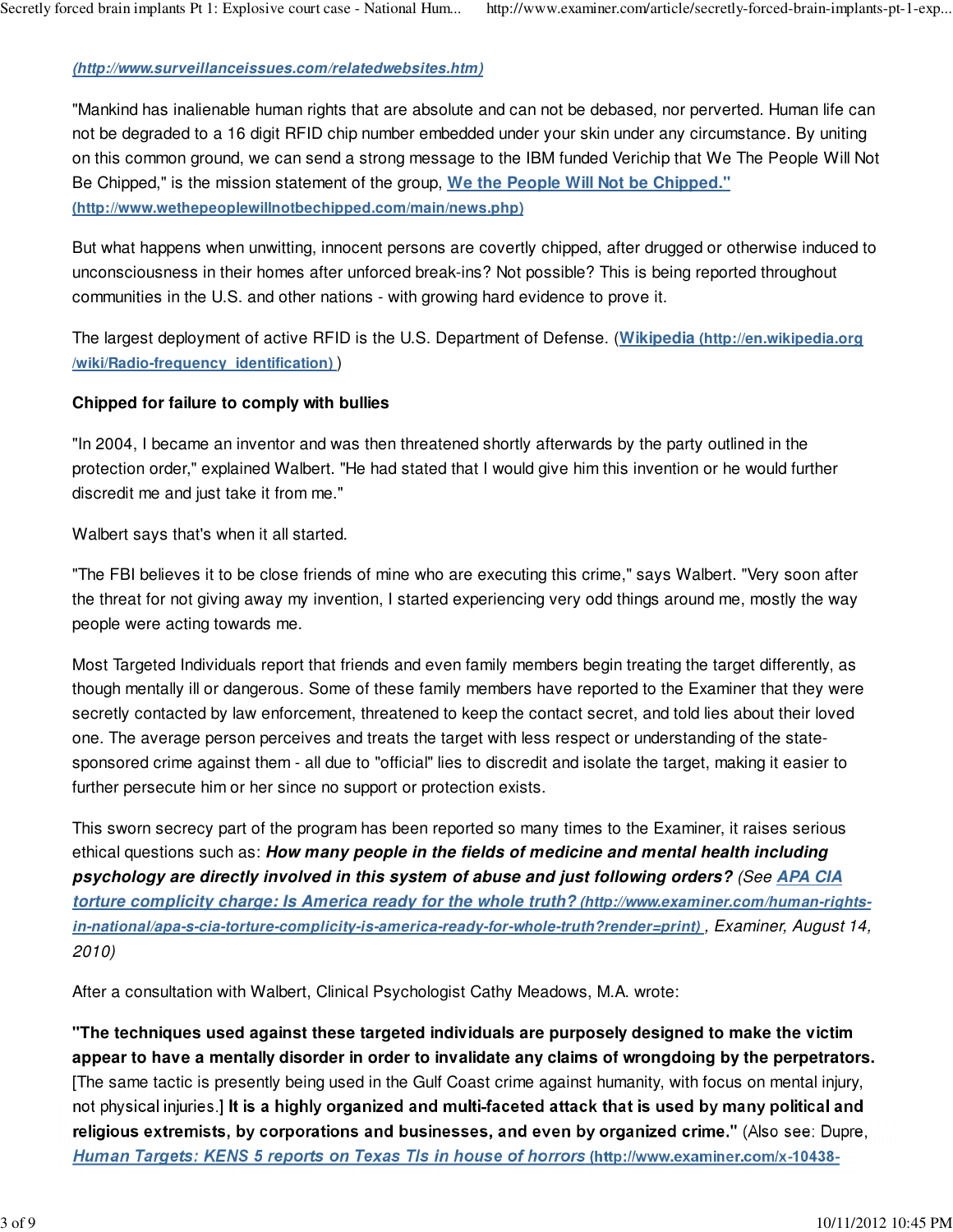**Human-Rights-Examiner%7Ey2010m2d19-KENS-5-reports-on-Texan-targeted-individuals)** , Examiner, Feb. 19, 2010.)

Meadows concludes stating that Walbert's "reasons for the covert attack and details he gives about the attack are in sync with what we know about gang-staling and technological harassment and for this reason I can't rule out his claims."

Walbert now calmly describes the terrifying experiences hundreds of innocent targeted individuals report, a violation of their bodies and minds, often in their homes:

"I then woke up to bloody ears and lots of ringing and nervous system stimulations. Very soon after that, I went to the doctor and they had found something in my ears."

Walbert had scars along with this foreign body in his ear according to doctor reports.

"The whole left side of me was damaged," he told the Examiner.

"I had gone in for an MRI. They found something else in the trapezia area. I had it sent off to a few doctors that I know." (See image online: **mail.google.com/mail/?ui=2&ik=07d474d83e&view=att& th=12a81e1308f49269&attid=0.1&disp=inline&zw (http://mail.google.com/mail/?ui=2&ik=07d474d83e& view=att&th=12a81e1308f49269&attid=0.1&disp=inline&zw)** )

Dr. John Hall identified the foreign body as an RFID chip, consistent with what investigator **William J. Taylor (http://www.manta.com/c/mm03jnz/william-j-taylor-agency )** had stated.

Wanting to test his blood for any residues from the implant, the following year, Walbert saw the famous Industrial Toxicologist and Doctor of Integrative Medicine, **Dr. Hildegarde Staninger (http://drhildy.proboards.com/)** with Integrated Health Services out of Los Angeles. After sending Walbert for 30 blood tests in search of damages, Staninger further confirmed existence of the foreign bodies.

"Well we found the damages - and other implants as well," said Walbert.

He then had further tests run by another investigator to back up findings and confirmations by investigators at William J. Taylor's Agencies. Again, the new investigations concurred with the old.

Walbert then turned to private detector Melinda Kidder who confirmed the findings, stating that what everyone involved in the investigation had all been saying to be truthful, factual and real.

"Very soon after this, I again turned to the State Rep **Jim Guest (http://thejimguestshow.com/news/)** ."

In 2006, when the U.S. Department of Defense awarded \$1.6 million to Clemson University to develop an implantable biochip, **WeThePeopleWillNotBeChipped.com's (http://www.wethepeoplewillnotbechipped.com /phpfusion/news.php)** Yelene Slattery stated, **"Soldiers can't choose not to get certain things done because they become government property once they sign up. When does it end? When does it become an infringement on a person's privacy?"**

**Slattery expressed valid concerns that once the chip is in, soldiers can be put on surveillance, even** when off-duty, according to CBS affiliate KUTV. (U.S. Military May Implant Chips In Troops' Brains, Salt Lake City, Utah; Online: **(http://www.wanttoknow.info/a-us-military-may-implant-chips-troops-brains) http://www.kutv.com/local\_story\_215001119.html (http://www.kutv.com/local\_story\_215001119.html)** ; or see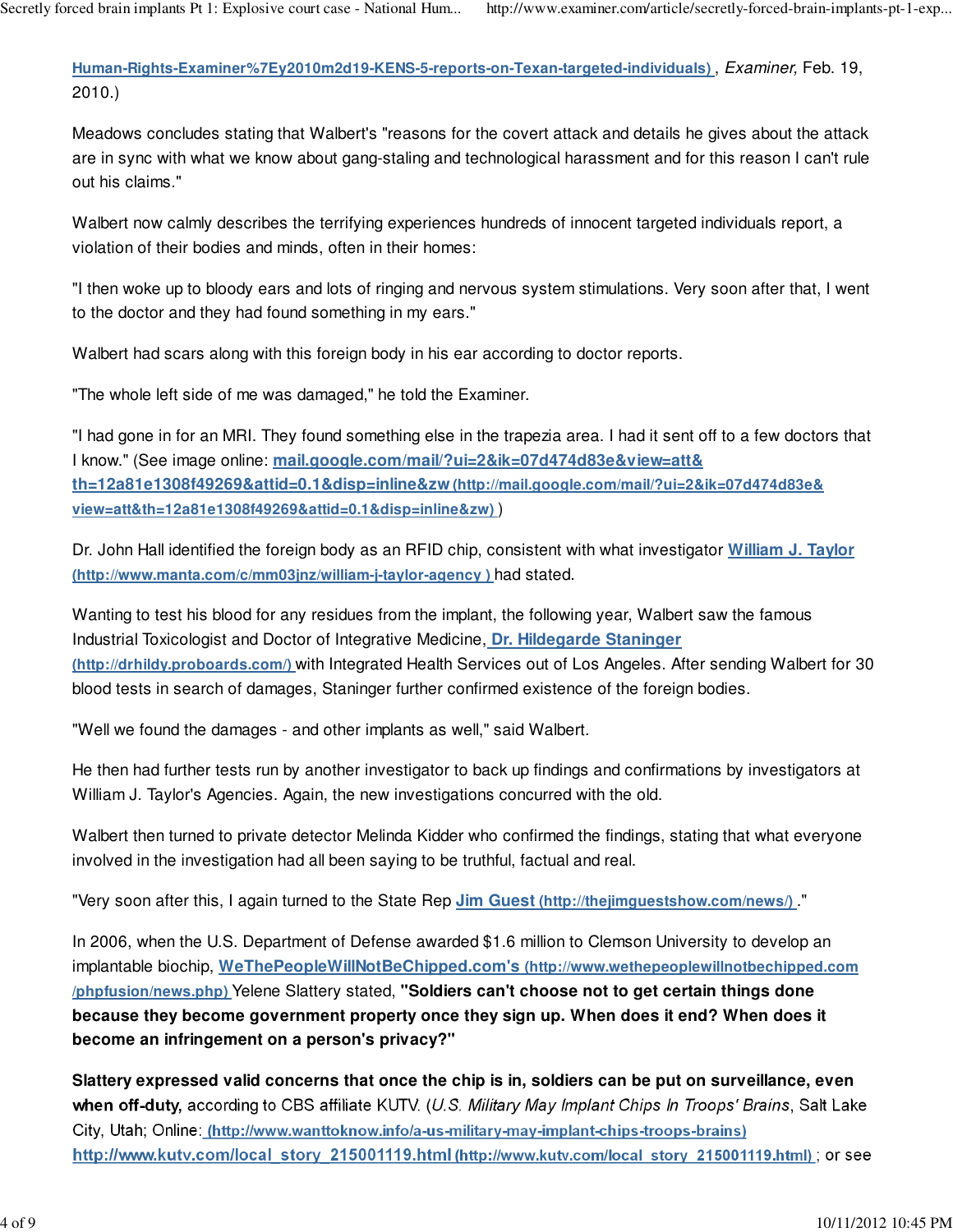**www.wanttoknow.info/a-us-military-may-implant-chips-troops- (http://www.wanttoknow.info/a-us-militarymay-implant-chips-troops-brains) brains (http://www.wanttoknow.info/a-us-military-may-implant-chips-troopsbrains) )**

By 2008, due to Rep. Guest's leadership in Missouri, it became illegal for businesses to require employees to be micro-chipped.

**"When you're forced to have a chip put in you as a condition of employment, that's taking away your civil liberties and your freedom,"** said Rep. Guest, a King City Republican who added the microchip language to a bill concerning overtime and disability benefits. A that time, Guest vowed to introduce a bill to prohibit all microchip implants in humans. (**Chip implants can't be required in Missouri, (http://www.kansascity.com /news/local/story/681409.html)** Kansas City Star, June 26, 2008-06-26, Online: **http://www.kansascity.com /news/local/story/681409.html) (http://www.kansascity.com/news/local/story/681409.html)**

Guest had supported Walbert's first case in which the first protection order of its kind was issued, a major win that offered a glimmer of hope to the hundreds if not thousands of targets having their lives ruined by a covert, sophisticated system of abuse operating at every level of society.

"This time around," Walbert said, "I had solid evidence to present to Representative Guest's offices. Once this issued to his offices, I then had him confirm this evidence as being truthful and accurate and asked for another letter of support per his offices. It was granted."

Guest proceeded to introduce U.S. House Bill 550 against illegal chip implants.

"Rep Guest had came through again for all the victims, as we all knew he would and continues to do," said Walbert.

Walbert finally then turned to the Medical Community. He, like other implanted survivors, wants the devices extracted - but that has not happened.

"I was and continue to be turned away out of fear.

"Several doctors stated that they see it on the MRI and agree with other doctors, but they are not going to help out **fear that the government is involved and tear their offices apart for any records that are related to this extraction of this implanted device."** (Emphasis added)

## **Harassment continues**

Walbert explains, "In the Order, there's a request to the Courts to have the defendant withheld from the use of such devices, and that is what the order was issued under that request. That is why it was a hit in such a big way. It was and is still the only order of protection from this equipment and its effects that has ever been issued to date.

"I'm preparing to fight the local police. The Federal courts are the only courts I can fight them in considering this is a federal crime."

The courts have waived the filing fee for Walbert and are serving the police via Federal Marshall office. They will deliver the suit to the police.

"Thats kinda kool to see happening to them," said Walbert. "I have political support, investigatory support,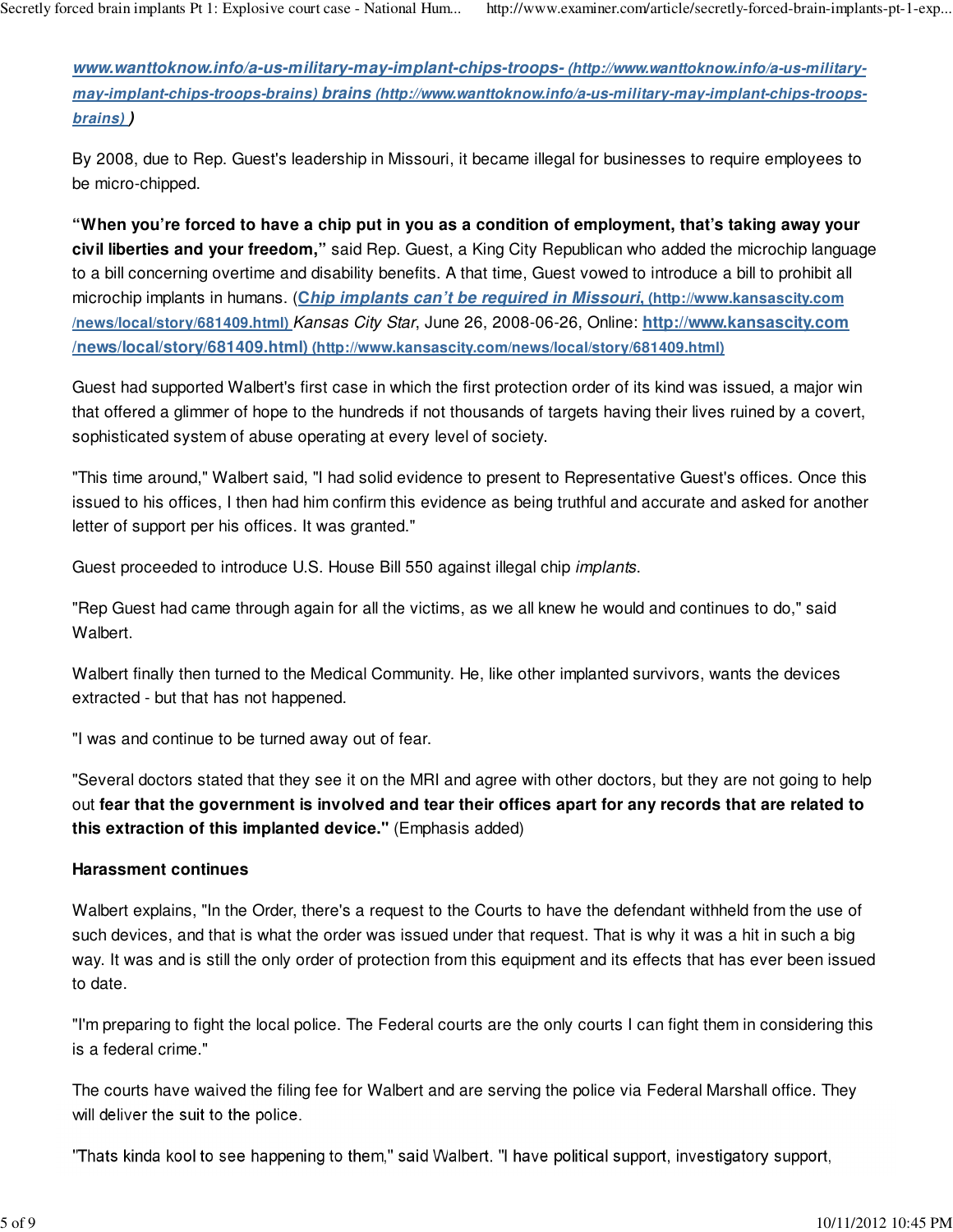medical support, psychological support as well for this case. If there are statement's that have been made against my mental health then we will just add the defamation into the suit as well. I am trying to get local media involved with this case. Just to expose our police department into an negligent state."

To date, Walbert's first case rests on over 557,000 websites, was featured in a **Wired Magazine article (http://www.wired.com/.../court-to-defendant-stop-blasting-that-mans-mind/)** plus appeared in numerous mainstream media outlets.

Walbert's next court case is due to be just as explosive as the first. This case impacts not only impacts the innocent citizens who silently suffer persecution, denied by those who could help. This goes further.

Baird told he Examiner yesterday that the system of which Walbert reports and fights also has to do with "exclusion of those with character/integrity from public life; a selection process now perfected with use of surveillance technology to ensure that no opposition exists."

Baird stated:

"The Big Brother system of control that we now know about is both the essence of the problem and the reason that approaches to public figures fail to get the necessary result. You can find good and bad in most quarters but not in the mainstream media, politics etc. The good - and I've found quite a few - are on the outer; systematically excluded." To non-believers, including family, friends and professionals who choose to forsake loved ones or clients due to this seemingly unbelievable hidden system of persecution, including by media, medical and mental health professionals, Walbert says:

"Anyone who who wants more evidence, I have over 800 documents of solid irrefutable evidence to share."

#### **Sources**

2010-03-22 Jim Guest Letter RE Implant of Foreign Device.pdf (See **Part II (http://www.examiner.com/tea-partyin-national/forced-brain-implant-mri-scan-image-medical-and-investigative-reports)** of this series)

February 5 James Walbert Medical Necessity Letter Damages 2010.pdf. (See **Part I (http://www.examiner.com /tea-party-in-national/forced-brain-implant-mri-scan-image-medical-and-investigative-reports)** I)

Walbert Letter to the Court.pdf (See **Part II (http://www.examiner.com/tea-party-in-national/forced-brain-implantmri-scan-image-medical-and-investigative-reports)** )

Federal case filed 7-20-20110

We The People Will Not Be Chipped: **www.WeThePeopleWillNotBeChipped.com (http://www.wethepeoplewillnotbechipped.com/phpfusion/news.php)**

Representative Jim Guest (MO) Letter to Congress: **http://www.freedomfchs.com/repjimguestltr.pdf (http://www.freedomfchs.com/repjimguestltr.pdf)**

**Spychips: How Major Corporations and Government Plan to Track Your Every Move with RFID (http://www.amazon.com/Spychips-Major-Corporations-Government-Purchase/dp/0452287669/ref=pd\_bbs\_1 /105-8440910-6384446?ie=UTF8&s=books&qid=1185915092&sr=1-1)**

"Satellite Tyranny'' by Paul Baird: **www.surveillanceissues.com (http://www.surveillanceissue.com)**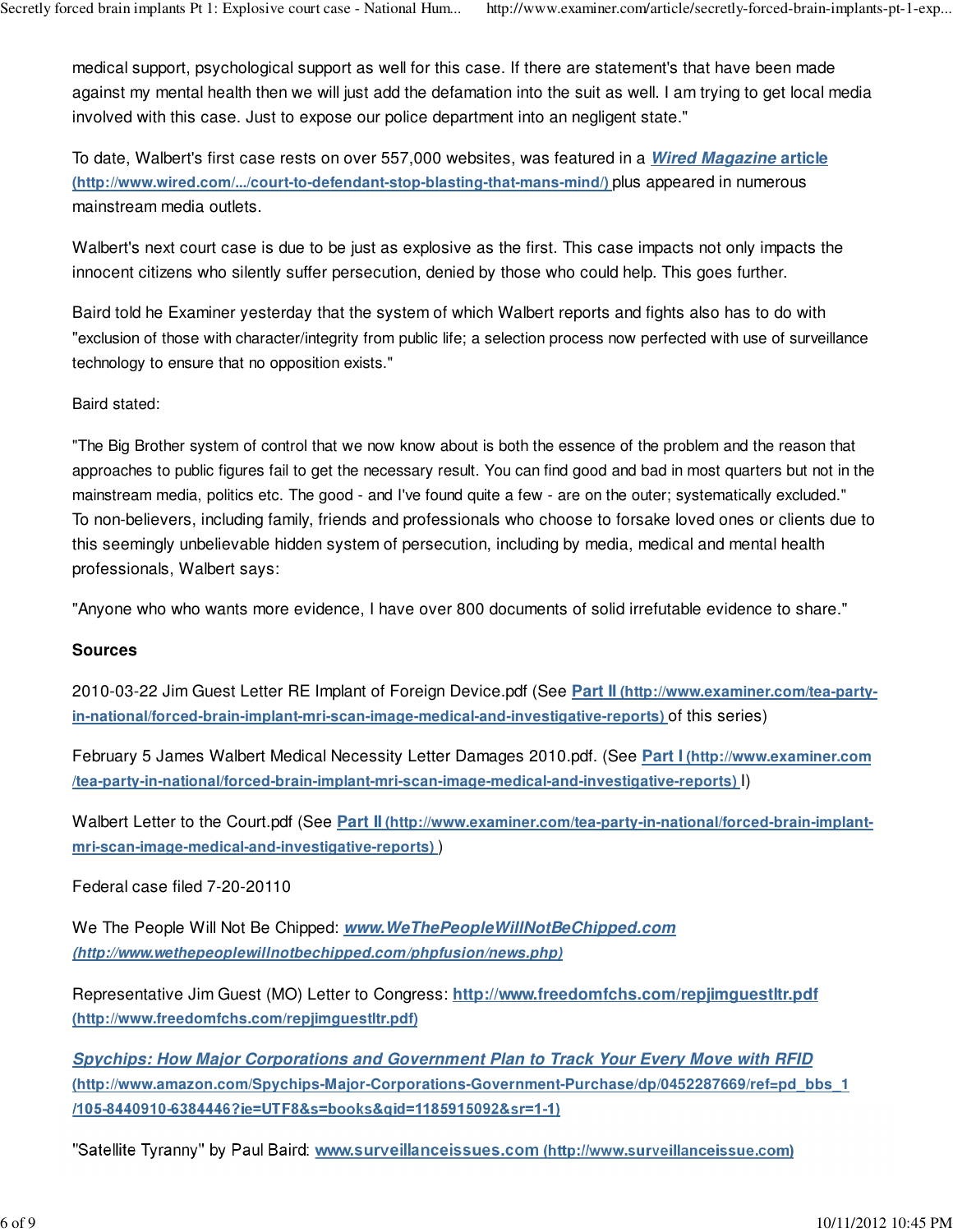Want to Know: **www.WantToKnow.info/microchipimplants (http://www.wanttoknow.info/microchipimplants)**

American Cognitive Liberties Association: **http://americancognitivelibertiesassoc.org/default.aspx (http://americancognitivelibertiesassoc.org/default.aspx)**

Monarch the New Pheonix Program: **http://www.monarchnewphoenix.com/index.htm (http://www.monarchnewphoenix.com/index.htm)**

Carole Smith, **On The Need For New Criteria Of Diagnosis Of Psychosis In The Light Of Mind Invasive Technology, (http://www.angelfire.com/or/mctrl/NewCrit-JPSS-CS2.htm) (http://www.angelfire.com/or/mctrl /NewCrit-JPSS-CS2.htm)** Journal Of Psycho-Social Studies , Vol 2(2) No 3 2003: **http://www.angelfire.com/or/mctrl/NewCrit-JPSS-CS2.htm (http://www.angelfire.com/or/mctrl/NewCrit-JPSS-CS2.htm)**

Wired Magazine: **Court to Defendant: Stop Blasting That Man's Mind! | Danger Room (http://www.wired.com/dangerroom/2009/07/court-to-defendant-stop-blasting-that-mans-mind/)**

# **Copyright © 2010 Deborah Dupre. All rights reserved. This article cannot be copied, posted, republished without author permission.**

**Deborah Dupré,** with post-graduate science and education degrees from U.S. and Australian universities, has been a human and environmental rights advocate for over 25 years in the U.S., Vanuatu and Australia. Support her work by **subscribing to her articles (http://image.examiner.com/x-10438-Human-Rights-Examiner)** and **forwarding the link** of this article to friends and colleagues or reposting only the title and first paragraph linked to this Examiner page. Dupre welcomes emails: info@DeborahDupre.com See her **Vaccine Liberty or Death (http://www.deborahdupre.com/)** book plus **Compassion Film Project (http://www.deborahdupre.com/compassionfilmproject.html)** DVDs.

**Take Action (http://www.ipetitions.com/petition/synergy/signatures?page=7)**

# **See: BAN ELECTRONIC WARFARE ON CIVILIANS (http://www.ipetitions.com/petition/synergy /signatures?page=7)**

Australians: **E**mail your local government representative and tell them about the '**Bodily Integrity Act (http://www.wethepeoplewillnotbechipped.com/main/legislation.pdf)** ' and encourage them to learn more about this insidious agenda. **Click here (http://www.wethepeoplewillnotbechipped.com /main/viewpage.php?page\_id=37)** to read about the "**Bodily Integrity Act (http://www.wethepeoplewillnotbechipped.com/main/legislation.pdf)** ". Contact numbers and email addresses for Australian representatives are at **http://www.wethepeoplewillnotbechipped.com/action. (http://www.wethepeoplewillnotbechipped.com/action)** (Source: **We the people will not be chipped**!)

## **Learn more**

**www.nationalcaresociety.org (http://www.nationalcaresociety.com/)**

**www.catchcanada.org (http://www.catchcanada.org/)**

**www.freedomfchs.com (http://www.freedomfchs.com/)**

**www.oasisturningpoint.org (http://www.oasisturningpoint.org/)**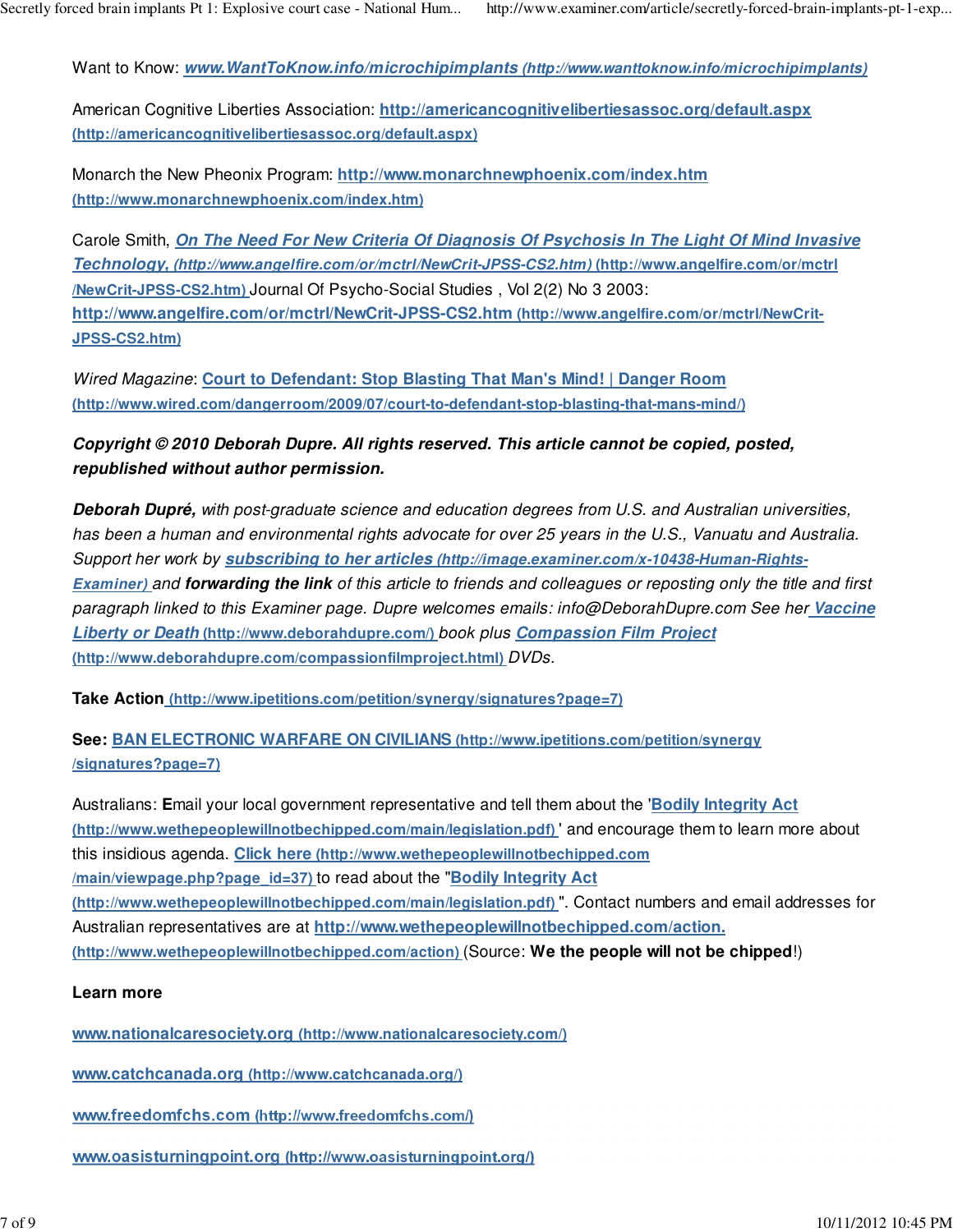**www.mindjustice.org (http://www.mindjustice.org/)**

**www.stopcovertwar.com (http://www.stopcovertwar.com/)**

**www.raven1.net (http://www.raven1.net/)**

**www.raven1.net/glossary.htm (http://www.raven1.net/glossary.htm)**

**www.multistalkervictims.org (http://www.multistalkervictims.org/)**

**www.shoestringradio.net (http://www.shoestringradio.net/)**

**www.shoestringradio.net/policewhoknow.txt (http://www.shoestringradio.net/policewhoknow.txt)**

**www.shoestringradio.net/docswhoknow.txt (http://www.shoestringradio.net/docswhoknow.txt)**

**www.eharassment.ca (http://www.eharassment.ca/)**

**www.mindcontrolforums.com (http://www.mindcontrolforums.com/)**

**www.americancognitivelibertiesassoc.org (http://americancognitivelibertiesassoc.org/)**

**www.stoporganizedstalking.org (http://www.stoporganizedstalking.org/)**

**www.psychologicalharassment.com (http://www.psychologicalharassment.com/)**

**www.govharass.com (http://www.govharass.com/)**

**www.us-government-torture.com (http://www.us-government-torture.com/)**

**www.us-government-torture.com/Larson%20/Report%20Edit.pdf (http://www.us-government-torture.com /Larson%20Report%20Edit.pdf)**

**www.afafa.org (http://www.afafa.org/)**

**www.projectcensored.org (http://www.projectcensored.org/)**

**www.thematrixdeciphered.com (http://www.thematrixdeciphered.com/)**

**www.wikipedia.org/wiki/Mkultra (http://en.wikipedia.org/wiki/Mkultra)**

**www.wikipedia.org/wiki/mind\_control (http://en.wikipedia.org/wiki/Mind\_control)**

**www.wikipedia.org/wiki/Gaslighting (http://en.wikipedia.org/wiki/Gaslighting)**

**www.wikipedia.org/wiki/cointelpro (http://en.wikipedia.org/wiki/Cointelpro)**

**www.wikipedia.org/wiki/Frank\_Olson (http://en.wikipedia.org/wiki/Frank\_Olson)**

**www.lesliecrawford.cabanova.com (http://www.lesliecrawford.cabanova.com/)**

**archive.democrats.com/view.cfm?id=1275 (http://archive.democrats.com/view.cfm?id=1275)**

**www.rob-profile.com (http://www.rob-profile.com/)**